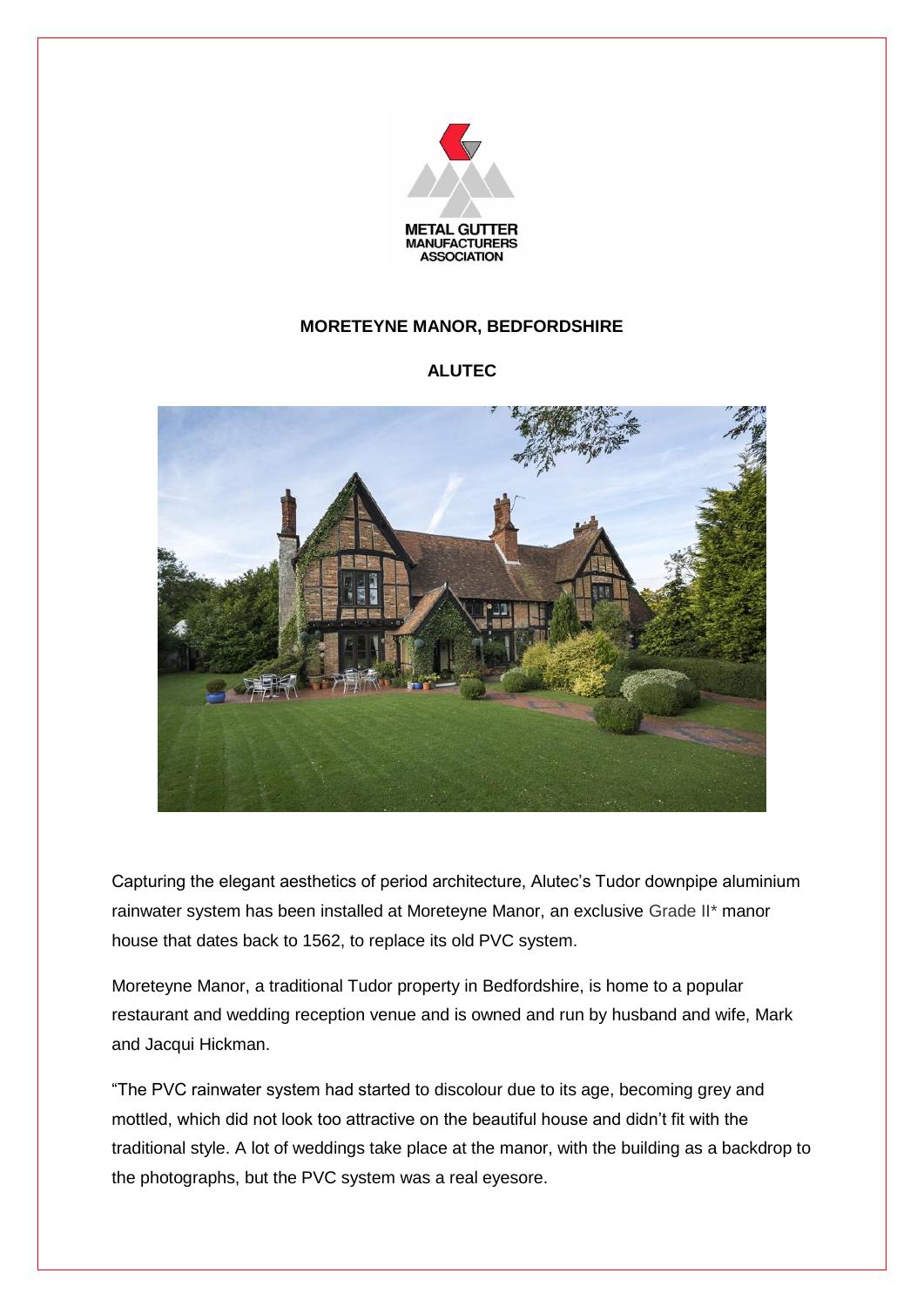We knew it would have to be replaced with a system that would complement the exterior of the property and Alutec's Tudor downpipe system fulfilled this objective perfectly," commented Jacqui.



Alutec's Tudor downpipe system offers the traditional look of cast iron rainwater systems, but with the modern performance characteristics expected from 21st century homes. Designed as the ultimate rainwater solution for heritage and period style properties, the aluminium Tudor downpipe system features the uniquely textured Heritage Black finish, achieved using polyester powder coated paint. Perfectly emulating the textured finish of cast iron systems, this makes it perfect for conservation areas, renovation projects and classically designed new build properties alike.

Critically however, the Tudor downpipe system delivers performance benefits that could never be achieved using cast iron, such as easy installation and minimum maintenance, as well as excellent longevity, durability and sustainability.

Made from marine grade aluminium, the Tudor downpipe is 65 per cent lighter than cast iron, making it easier to handle on site, and boasts excellent environmental credentials. Aluminium can be recycled again and again without loss of quality – in fact 75 per cent of all aluminium ever produced is still in use today.

Aaron Coker who installed the rainwater system commented: "I have been working with Alutec and its products for about five years and like most projects where I've used their products, Moreteyne Manor was an easy installation – even though it did have some tricky rooflines. The Manor is a very old property, and I had to follow the contours of the building and allow for movement – which comes naturally with period buildings. With this in mind, I was still able to install the entire system in two days by myself."